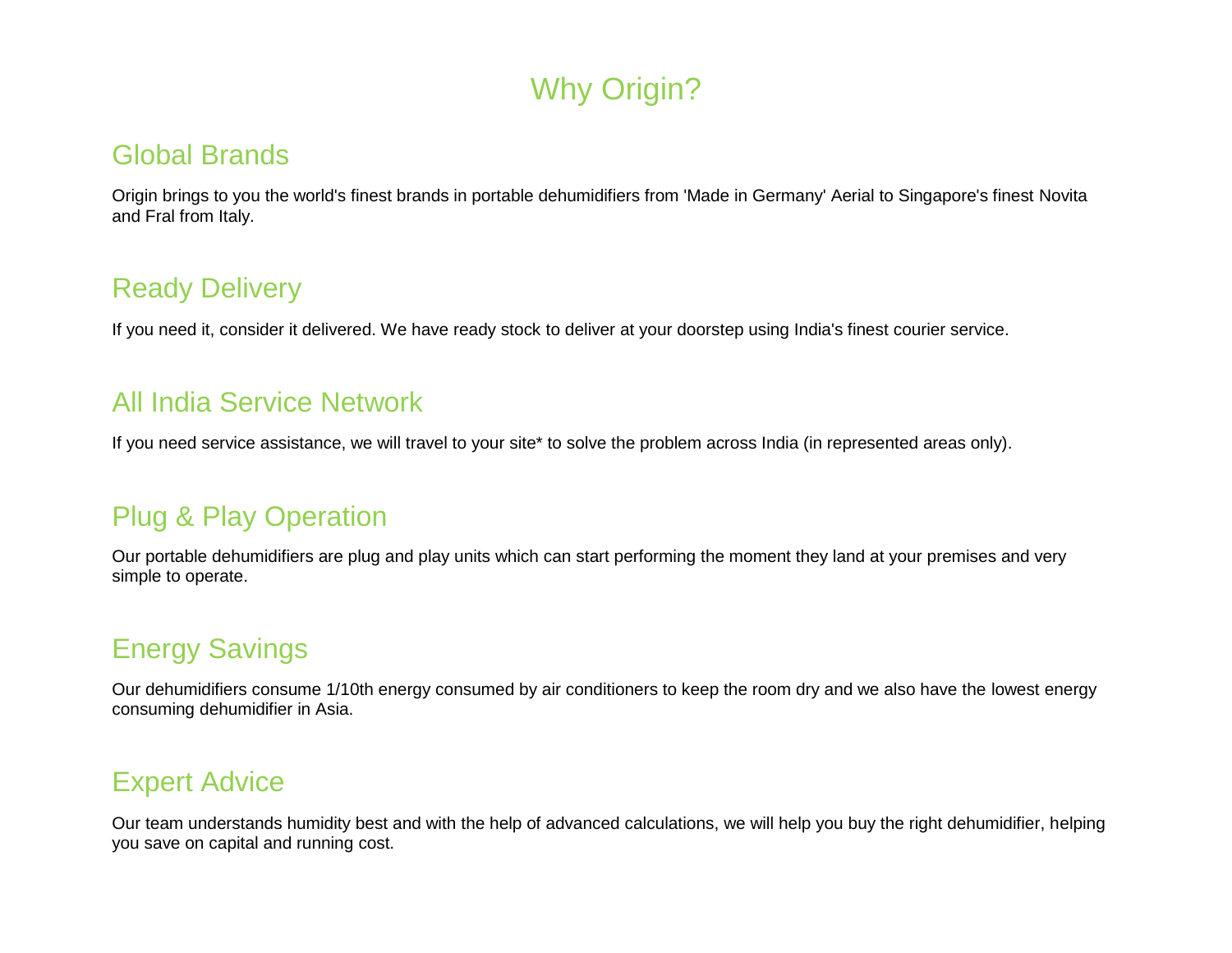

# ND 2000 dehumidifier + air purifier



keep humidity and air quality in check at all times Dehumidifier + Air Purifier = Double Protection



Digital Display

to view and set your desired humidity level & update you with real-time air quality



Reliable 5 Step Purification With Semi-permanent Built-in Ionizer producing up to 20 million negative ions/cm3, this helps keep airborne allergens and germs at bay



Auto Restart resumes operation once power comes on



Auto Resume pre-set humidity levels maintained on power resumption

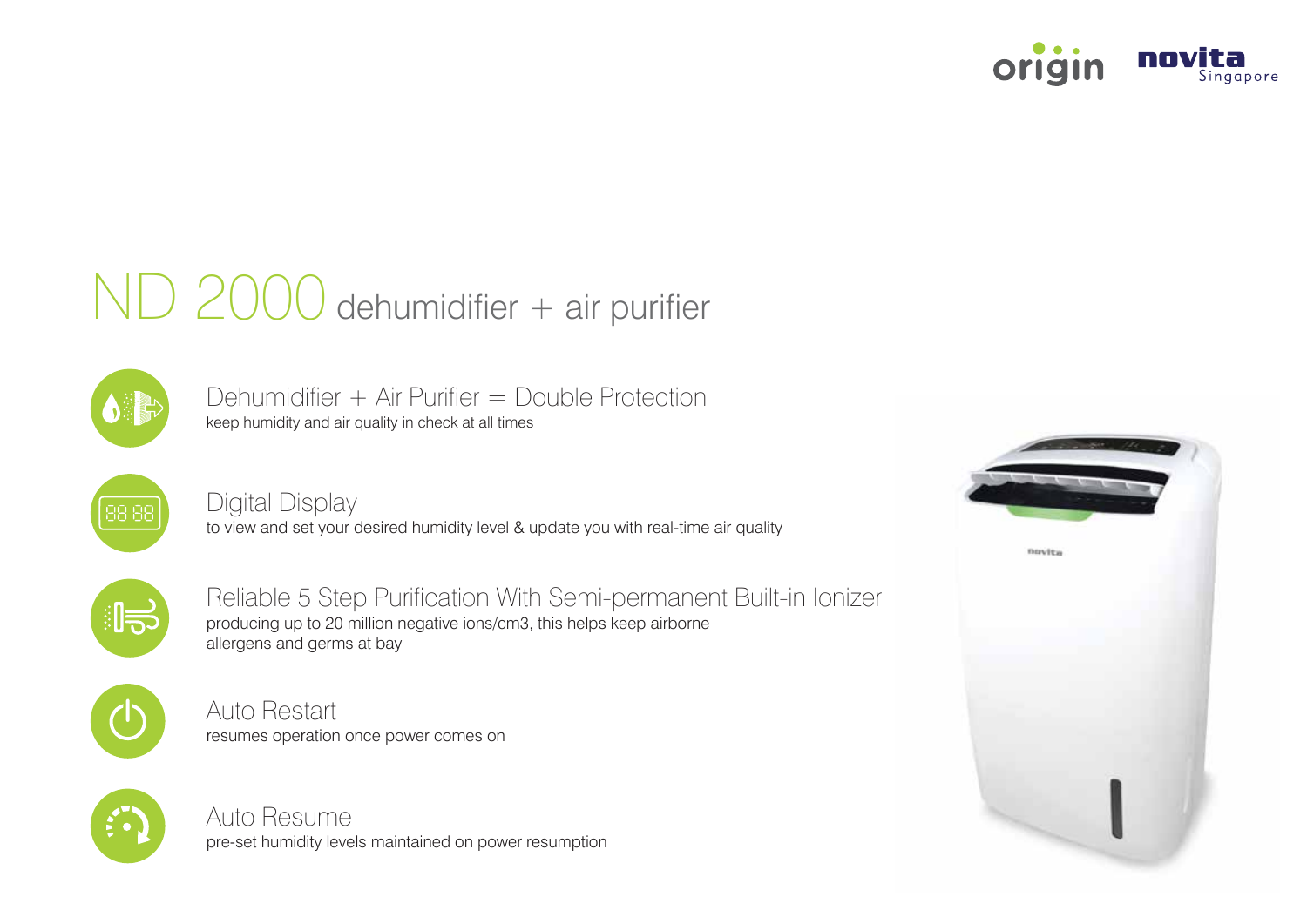## ND 2000

| Extraction (30°C, 80% RH)                                   | $l$ /day                                         | 20                              |  |  |
|-------------------------------------------------------------|--------------------------------------------------|---------------------------------|--|--|
| Recommended Coverage for Dehumidification (Home I Industry) | Upto 3500 cu.ft.   Upto 2500 cu.ft. (Indicative) |                                 |  |  |
| Recommended Coverage for Air Purification (Home I Industry) | Upto 3000 cu.ft.   Upto 2500 cu.ft. (Indicative) |                                 |  |  |
| Power consumption, Power supply 220V-240V/50Hz (Deh   Air)  | 370 watts $\vert$ 45 watts                       |                                 |  |  |
| Negative Ion Density*                                       | Up to 20 Million/cm <sup>3</sup>                 |                                 |  |  |
| Air Flow Rate (Dehumidification) I (Air Purification)       | $m^3/hr$                                         | 250   300                       |  |  |
| Dimensions (W X D X H)                                      | inches                                           | 14" x 12" x 25"                 |  |  |
| <b>Tank Capacity</b>                                        |                                                  | 4                               |  |  |
| Compressor                                                  |                                                  | Rotary                          |  |  |
| Refrigerant                                                 |                                                  | R-134a                          |  |  |
| <b>Empty Weight</b>                                         | kg                                               | 14                              |  |  |
| Running Temperature                                         |                                                  | $5^{\circ}$ C – 37 $^{\circ}$ C |  |  |
| Programmable Timer                                          |                                                  | Yes                             |  |  |
| <b>Humidity Setting</b>                                     |                                                  | Electronic                      |  |  |
| Auto Restart                                                |                                                  | Yes                             |  |  |
| Auto Resume                                                 |                                                  | Yes                             |  |  |









 $\Omega$ 

















Home Healthcare Pharma R & D Hotel Warehousing Printing Food Museum &

Art Galleries

Defense